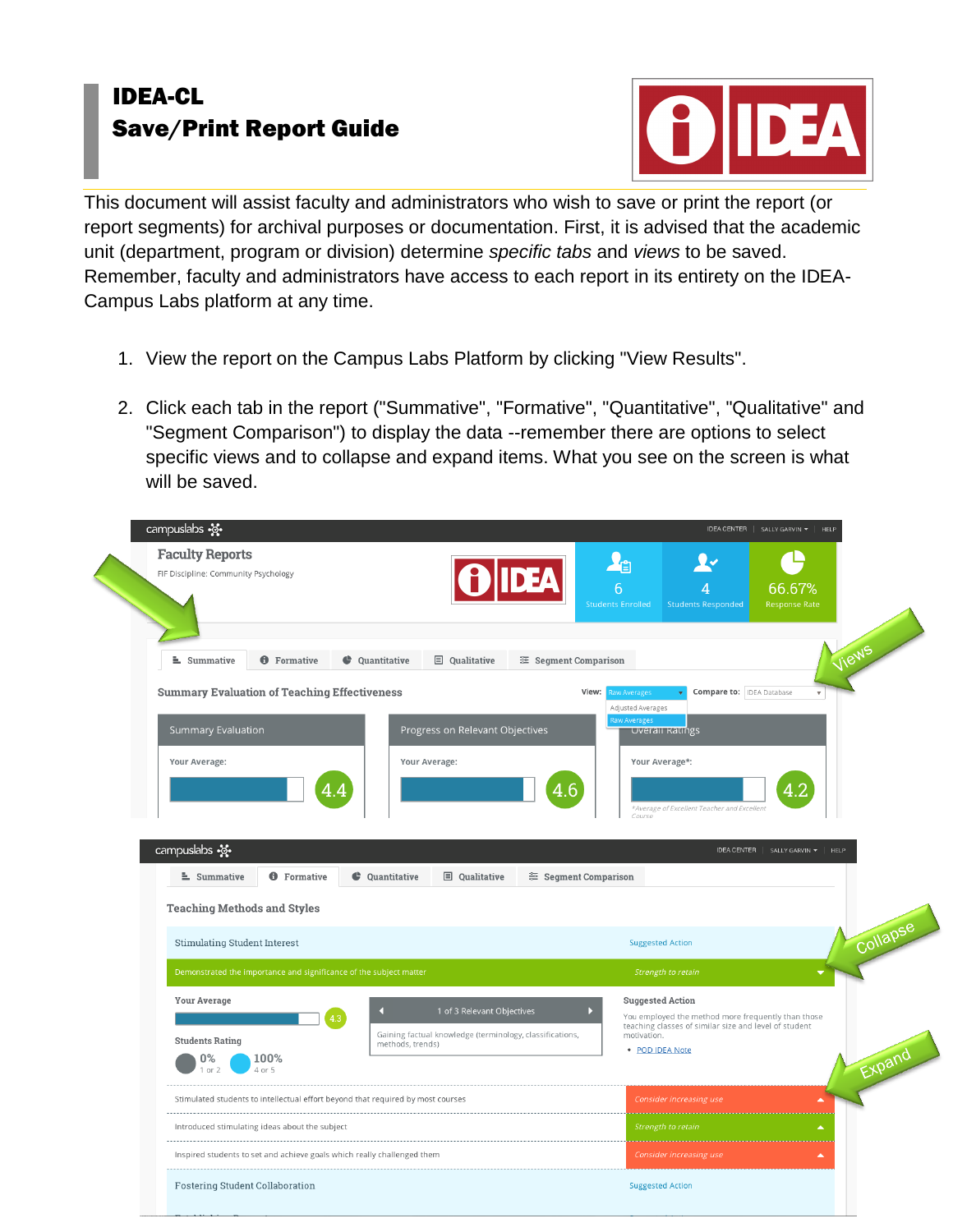3. Click "File" and then "Print" (do NOT right-click Print)



4. For **Safari** and **Firefox** users there is a PDF option directly in the Print dialog box.

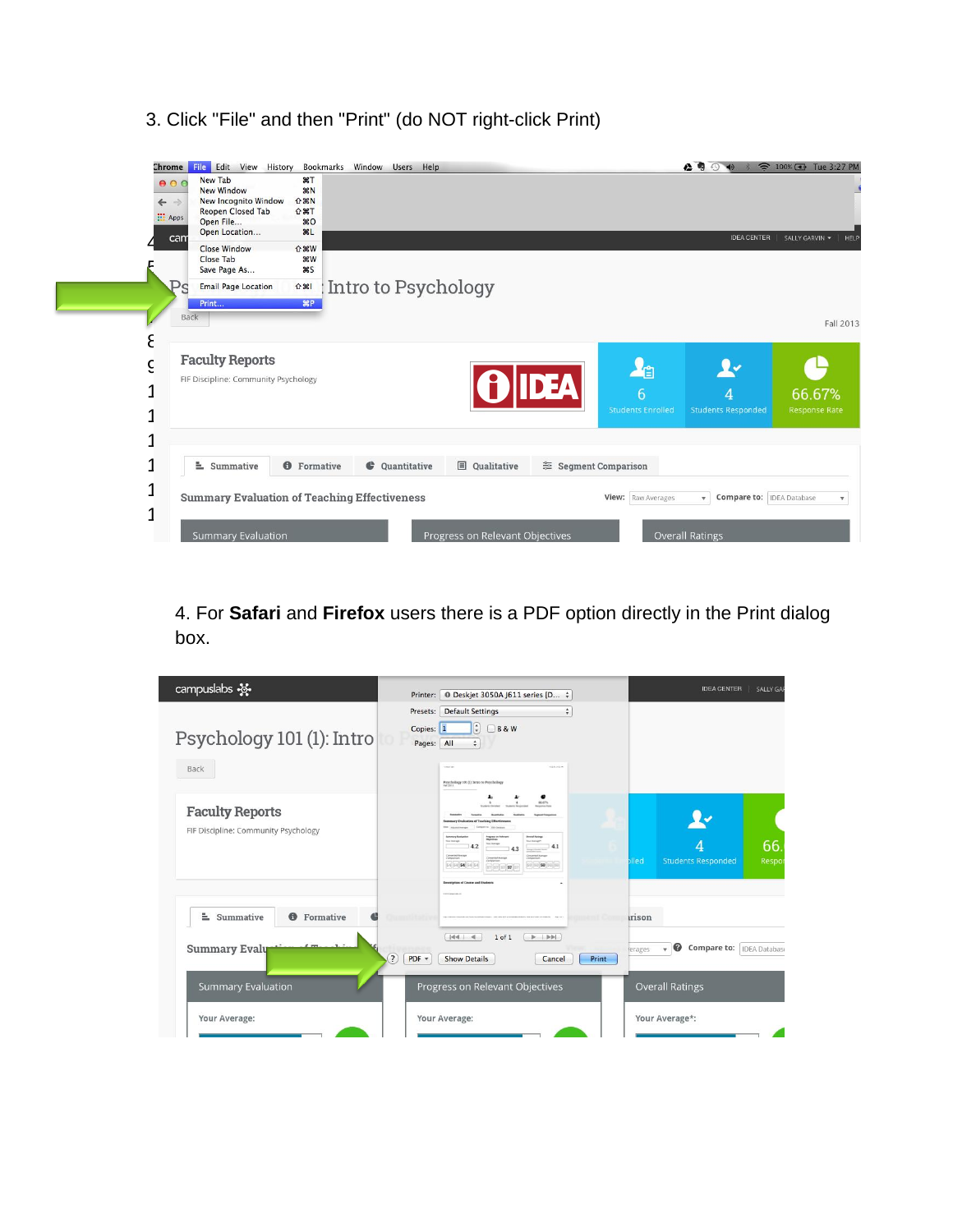5. In **Chrome** there is the option to change the print destination from the printer to PDF. To do this, select "File", "Print", scroll down to "destination," click "change" (a) and select "save as PDF" (b)

| campuslabs $\cdot$ s<br>Psycholo |                | Total: 2 sheets of paper<br>Print<br>Cancel         | Psychology 101 (1): Intro to Psychology<br><b>Fall 2013</b><br>e<br>ŀ<br>ے.<br>ا                                                                                                                                                                                                                    |
|----------------------------------|----------------|-----------------------------------------------------|-----------------------------------------------------------------------------------------------------------------------------------------------------------------------------------------------------------------------------------------------------------------------------------------------------|
|                                  | ation          | Ġ.<br>Deskjet_3050A_J611                            | 66.67%<br>6<br>$\boldsymbol{A}$<br><b>Students Enrolled</b><br><b>Students Responded</b><br><b>Response Rate</b>                                                                                                                                                                                    |
|                                  |                | Change                                              | Summative<br><b>Qualitative</b><br>Formative<br><b>Ouantitative</b><br><b>Segment Comparison</b><br>Fall 2013                                                                                                                                                                                       |
| <b>Faculty Re</b>                | Pages          | $^{\circ}$ All<br>$\circ$<br>e.g. 1-5, 8, 11-13     | <b>Summary Evaluation of Teaching Effectiveness</b><br>Compare to: DEA Database<br><b>View: Raw Averages</b><br><b>Summary Evaluation</b><br><b>Progress on Relevant Objectives</b><br><b>Overall Ratings</b>                                                                                       |
| FIF Discipline: Co               | <b>Copies</b>  | 1<br>$+$ $-$                                        | Your Average:<br>Your Average:<br>Your Average*:<br>4.6<br>4.2<br>4.4<br>66.67%<br>Monage of Excellent Teacher<br>and Excellent Course<br><br><b>Converted Average</b><br><b>Converted Average</b><br><b>Converted Average</b><br><b>Response Rate</b><br>Comparison:<br>Comparison:<br>Comparison: |
| $\equiv$ Summa                   | Layout         | <sup>●</sup> Portrait<br>Landscape                  | 57 57<br>62<br>62<br>52<br>52<br>57<br>62<br>62<br>52<br>57<br>62<br>52<br>52<br><b>Description of Course and Students</b><br>$\overline{\phantom{a}}$                                                                                                                                              |
|                                  | Color          | Color                                               | <b>Course Description</b><br><b>Compared to Group Averages</b><br>Your Raw Average                                                                                                                                                                                                                  |
| Summary E                        |                | Black and white                                     | <b>Scores</b><br>Database<br><b>Amount of reading</b><br>$61$ 61 61<br>$\overline{\mathbf{v}}$<br>61<br>61<br>4                                                                                                                                                                                     |
| Summary                          | <b>Margins</b> | <b>Default</b><br>$\mathbf{r}$                      | 54 54<br>Amount of work in other (non-reading)<br>3.7<br>54<br>54<br>54<br>assignments<br>60<br>Difficulty of subject matter<br>60<br>60<br>60<br>60<br>4                                                                                                                                           |
| Your Averag                      | Options        | Headers and footers<br><b>Background colors and</b> |                                                                                                                                                                                                                                                                                                     |

## Chrome a.

## Chrome b.

| campuslabs ·&<br>$\equiv$ Summa | Print<br>Total: 2 pages |                                      | Save<br>Cancel                                                      | Psychology 101 (1): Intro to Psychology<br>Fall 2013                       |                         | ALLY GARVIN =   HELP         |
|---------------------------------|-------------------------|--------------------------------------|---------------------------------------------------------------------|----------------------------------------------------------------------------|-------------------------|------------------------------|
| <b>Teaching M</b>               | Destination             | Save a                               | Select a destination                                                | $2 -$<br>Showing destinations for patricia.sullivan@ideaedu.org            | ×                       |                              |
| Stimulating                     |                         | Change                               | Q Search destinations<br><b>Recent Destinations</b>                 |                                                                            | nparison                |                              |
| Den                             |                         |                                      | Save as PDF                                                         |                                                                            |                         | $\overline{\phantom{a}}$     |
| Your Average                    |                         |                                      | <b>Local Destinations Manage</b><br>Save as PDF                     |                                                                            |                         |                              |
| <b>Students Rat</b><br>$0\%$    | Layout<br>Margins       | © Portrait<br>C Landscal<br>Default  | ä<br>Deskjet 3050A J611 series [DC18B1]<br>ä<br>Xerox Phaser 6350DP |                                                                            |                         | tly than those<br>of student |
| 1 or 2<br>Stimulated stu        | Options                 | $\mathcal{I}$ Headers                | Google Cloud Print Setup<br>Print to FedEx Office<br>ж              |                                                                            |                         | ▲                            |
| Introduced stir                 |                         | <b>Backgrot</b><br>images            | Save to Google Drive<br>$\delta \Delta$                             | Introduced stimulating ideas about the subject<br>Strength to retain       | ng use<br>$\Delta$      | $\blacktriangle$             |
| Inspired stude                  | Open PDF in Preview     | Print using system dialog ( \ \ & R) |                                                                     | Inspired students to set and achieve goals which really challenged<br>them | Consider increasing use | ▲                            |
| Fostering Stuuent Conaporation  |                         |                                      |                                                                     | <b>JURRESTEU METE</b>                                                      |                         |                              |

6. For Windows Internet Explorer users, there are several different approaches to saving the report as PDF. Most require setting up a PDF